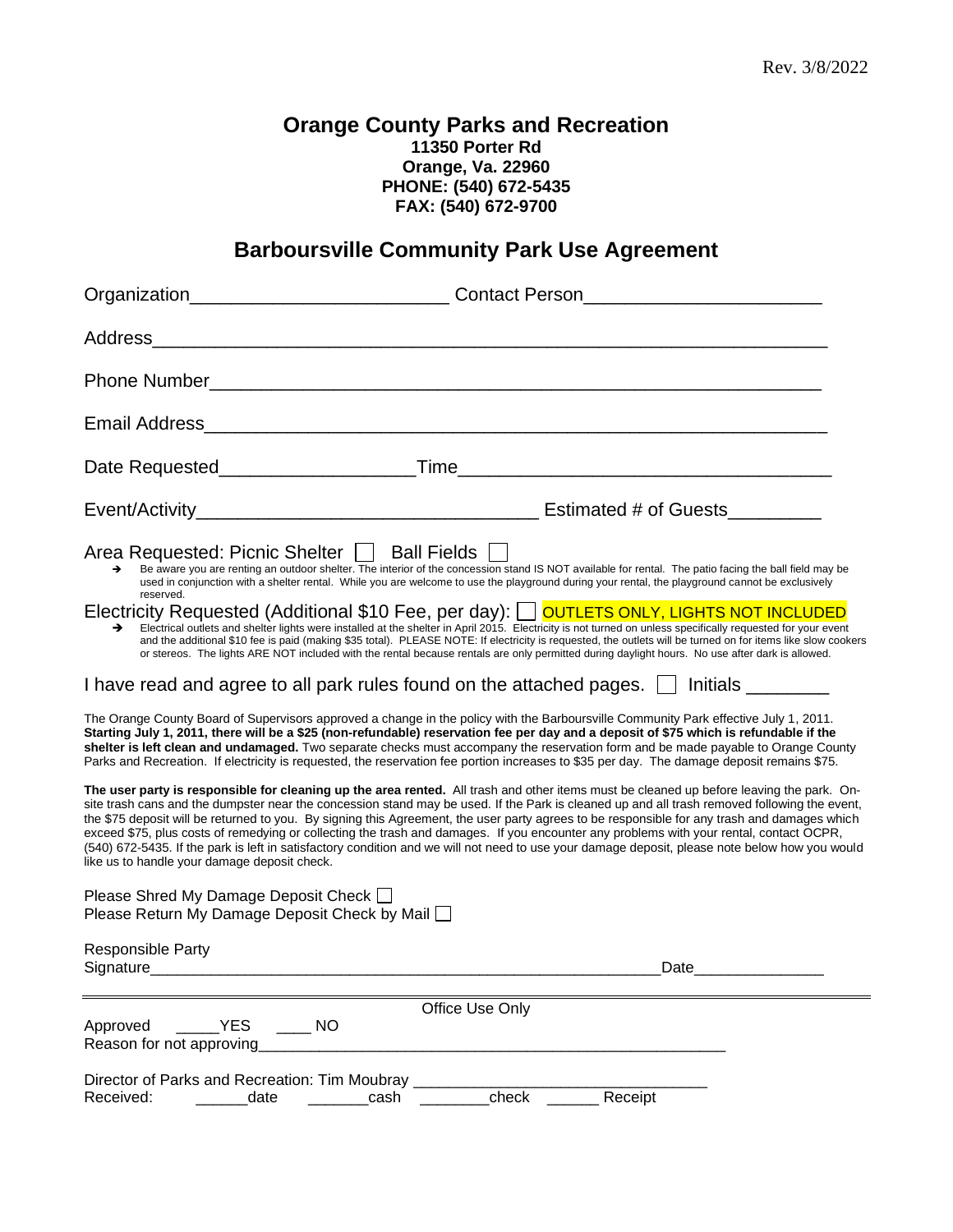## **Shelter Reservations Rules and Regulations**

Rules and Regulations governing the use and rentals of Orange County Barboursville Community Park have been designed to provide internal management controls. Individuals are permitted to reserve the use of the picnic shelter facilities on a first come first served basis. The picnic shelter season begins March 1 and operates through the last Sunday in November, annually. Requests to reserve and pay for the shelter begin annually January 2. Signing the rental agreement constitutes agreement with the following.

#### **Picnic Shelter Rental Fees:**

Fees will be charged to all individuals and/or organizations for approved picnic shelter reservations. The rental fee is \$25 (\$35 if requesting electricity) and there is a \$75 refundable deposit if the Park is completely cleaned up following use. Two separate checks must be made payable to Orange County Parks and Recreation.

#### **Picnic Shelter Cancellation(s) Refund:**

To obtain a refund (minus a 50% administrative fee) for the reservation, a cancellation notice must be received in writing two weeks prior to the reservation. NO refunds will be provided for the picnic shelter for cancellation made less than two weeks before the reserved date.

#### **Shelter Reservation Requests and Payments:**

Reservations can be requested in person or by telephone. Payment in full is required with the reservation form. Payment can be made by cash, check or credit/debit card (VISA or MasterCard).

Telephone requests for reservations will require a credit card payment in full at the time of the reservation. A credit card authorization form must be signed by the individual before your payment can be processed. We cannot accept payment over the phone without the signed form. OCPR can fax or e-mail a credit card authorization forms to the individual for signature.

#### **Picnic Shelter Reservation Times:**

Only one reservation will be scheduled per day. The park is open from dawn to dusk.

#### **Ball Field and Concession Stand Restrictions**:

Use of the ball fields is based on a first come, first served basis. The fields are used by the Little Leagues and OCPR programs, and they have first schedule option for them. **Also, use of the interior of the concession stand is NOT included with shelter reservations**. It cannot be reserved or used.

#### **General Rules:**

Alcohol/drugs are not allowed at Barboursville Community Park under any circumstance.

During the picnic shelter rental, renters requesting the placement of extraneous equipment (moon bounces and other carnival type activities) on park grounds provided by a 3rd party vendor will require proof of insurance by the 3 rd party vendor. **The 3rd party vendor shall provide a current certificate of insurance indicating at least \$1 million in general liability and completed operations coverage and a certificate of worker's compensation coverage.** Said insurance shall name the County of Orange (including Board of Supervisors, officials, employees and agents) as an additional insured party to the insurance contract. A copy of said documents must be provided to the Parks and Recreation office 10 days before the reserved date. To expedite receipt of the required coverage, all documents may be faxed to the Parks and Recreation office (540) 672-2311. Please include the name of the rental party and the date of the reservation.

Picnic tables are provided in the shelter. Please do not move them out from under the shelter.

#### **Good Neighbor Rules (violation of these may prevent future reservations)**:

## • **Four County Players Show Dates:**

o Since we share a parking lot with the Four County Players, Orange County Parks & Recreation will not reserve the shelter at times that conflict with Four County Players' show times. In general, the park can still be reserved on a Friday or Saturday show date, however, renters must